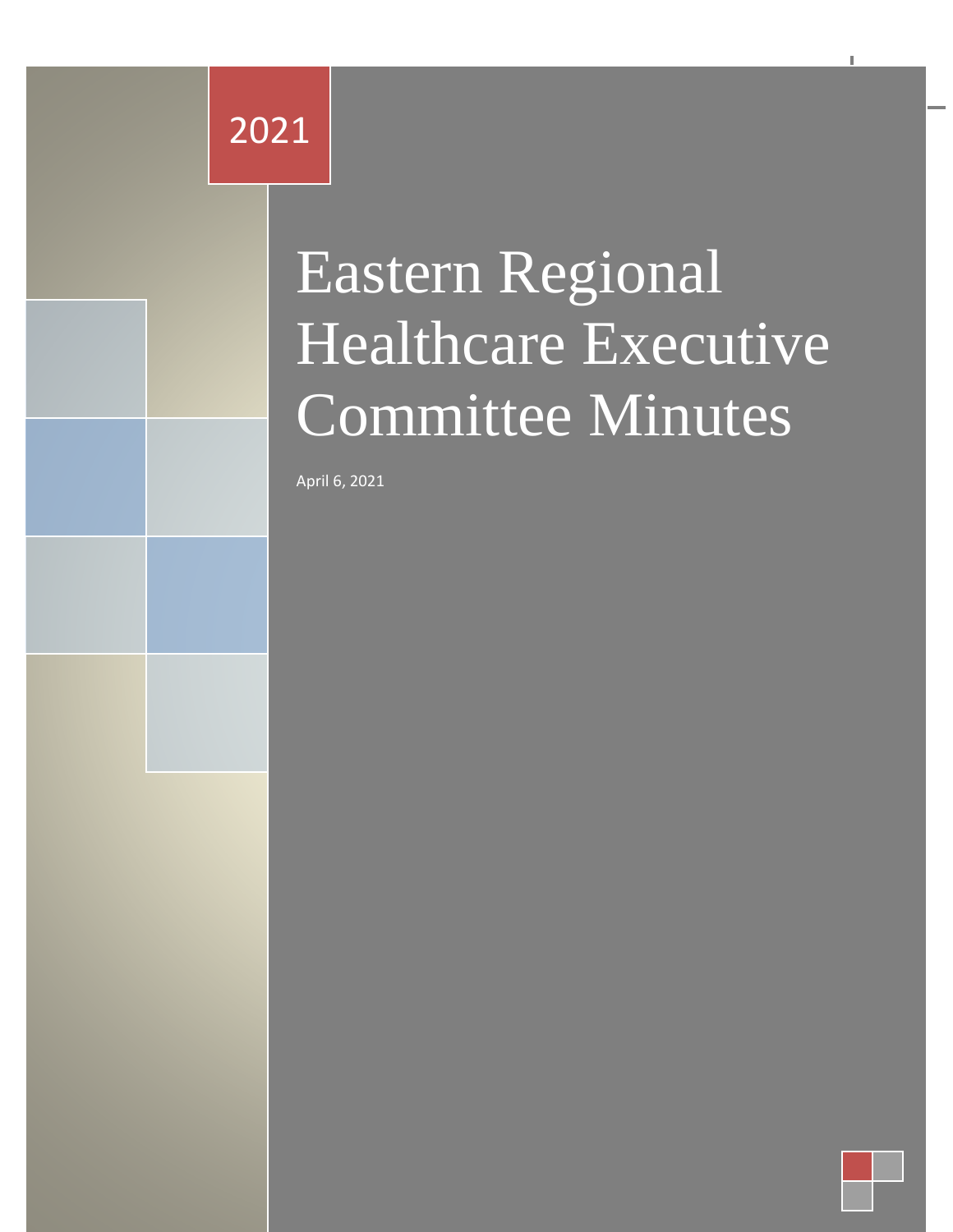**Eastern Regional Healthcare Coalition Executive Committee Meeting April 6, 2021 via Zoom Meeting 1300 - 1335**

## Documents and materials provided for the meeting:

April 6, 2021 Meeting Agenda PowerPoint Presentation Meeting Minutes January 7, 2021 Meeting Minutes March 4, 2021 Budget to Date Draft 2021 Education and Travel Budget Eastern RHCC HVA Redundant Communications Drill AAR/IP Coalition Brochure 2021-2022 CAT Workplan ERHCC Highly Infectious Disease Annex V3 Draft Preliminary 2021 Training and Travel Budget

## Call to Order

#### **Chairman Peter Leyva called the meeting to order at 1 pm.**

#### **Roll Call**

#### **Members Present:**

- Peter Leyva, Chair/Prairie Community Hospital
- Todd Opp, Glendive Medical Center
- Julie Brodhead, Richland County PH
- Bridget Norby, Daniels Memorial Hospital/EMS
- Cindia Ellis, One Health/Custer County PH
- Deborah French, Rosebud Healthcare Center
- James Black, Holy Rosary HealthCare
- Clay Lammers, Garfield County EMS/Sheriff
- Robbie Kavon, MHA Eastern Region HealthCare Coalition
- Casey Driscoll, MHA Southern Region HealthCare Coalition
- Cindee McKee, MHA
- Kyrsten Brinkley, MHA Western Region HealthCare Coalition
- Don McGiboney, MT DPHHS
- Jacob Brown, MT DPHHS
- Colin Tobin, MT DPHHS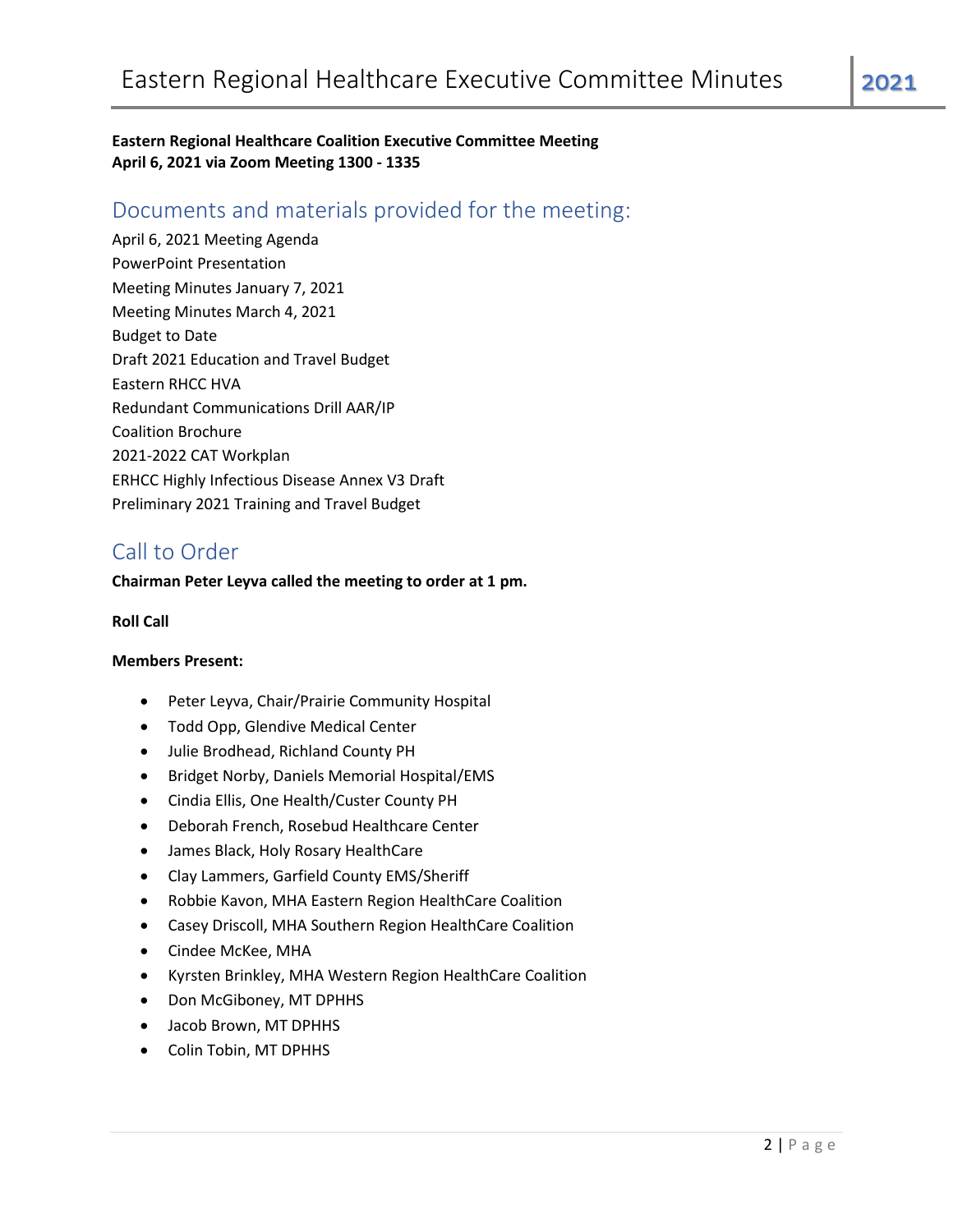#### **Guests Present:**

• **None**

#### **Members Not Present:**

- Kitty Songer, MHA
- Lois Leibrand, Daniels County PH
- Heidi Visocan, Sheridan County EMS/Sheriff
- Jessica Price, Sidney Health Center
- Sue Davis, Phillips County Hospital
- Jeff Gates, MT DES
- Gary Zimmerman, MT DPHHS

### Meeting Minutes

#### **January 7, 2021**

- Motion to Approve by Bridget Norby
- Second by Todd Opp
- Approved unanimously

#### **March 4, 2021**

- Motion to Approve by Bridget Norby
- Second by Todd Opp
- Approved unanimously

## Treasurer's Report

#### **Cindee reviewed the current budget to date**

**Cindee reviewed the draft 2021-2022 budget**

## Old Business

#### **COVID Funds: \$96,746.25**

- \$82,174.41 to purchase 5 PAPRs, 5 extra batteries, 2 sets (of five/pack) filters per Critical Access Hospitals that agreed to receive.
- $\bullet$  \$14,577.84 remaining:
	- o Option A: increase PAPR from five to six per facility; for a cost of \$10,058.49. Leaves \$4,519.35, which could be used for PPE for Eastern Region cache.
	- o Option B: Use all of \$14,577.84 for Eastern Region cache.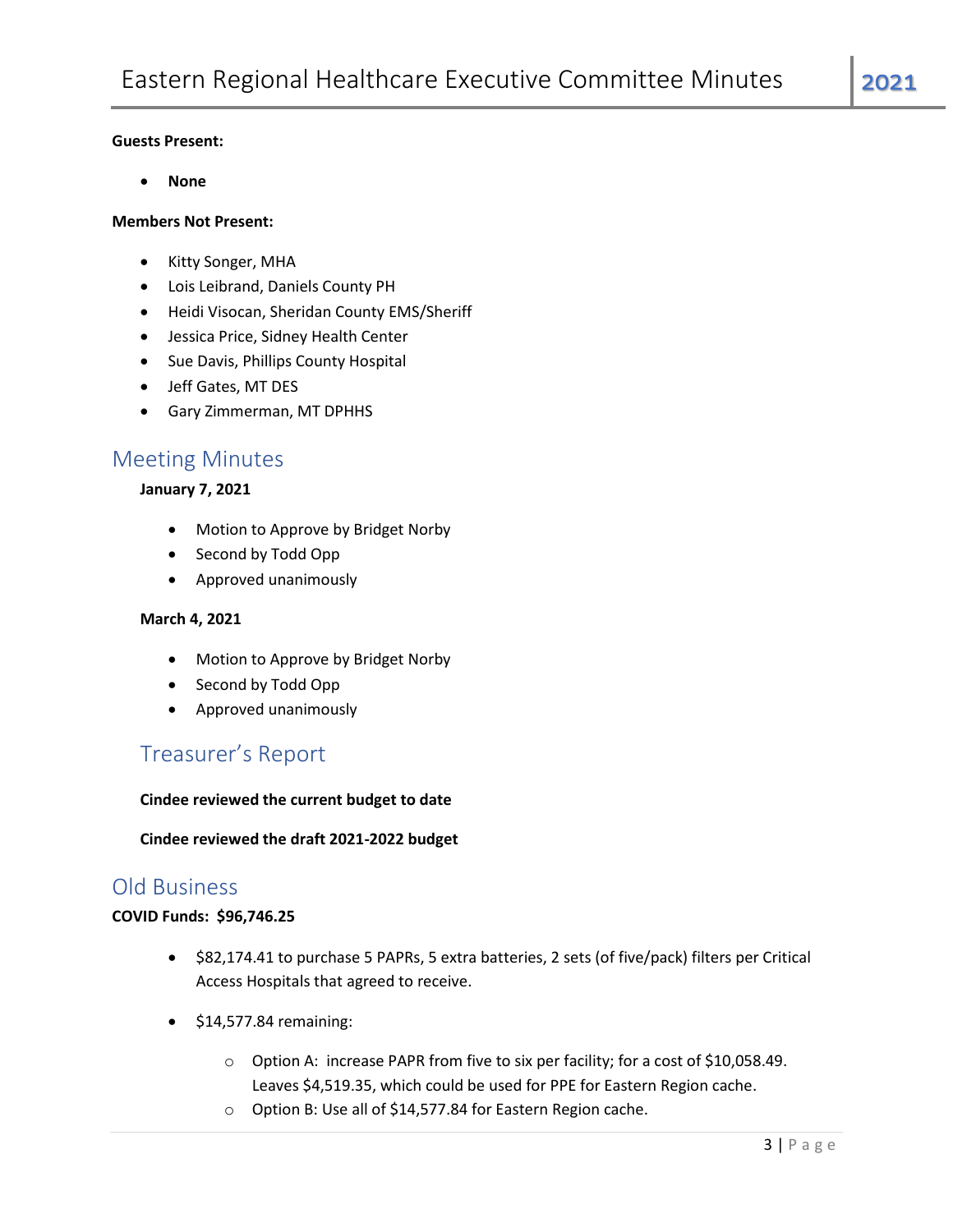- o Discussion of options included
	- Chemical Filters
	- HEPA Filters will protect against many chemicals
	- Additional hoods are necessary to ensure rotation of staff for patient care
- Motion to approve remaining funds for the purchase of additional hoods by Cindia Ellis
- Seconded by Clay Lammers
- Approved unanimously

#### **HPP Funds - \$66,252.18**

- Pediatric Equipment costs \$5,914.07
- Remaining funds \$60,338.11
	- o Report from Funds Workgroup (Todd Opp, Peter Leyva, Julie Brodhead, Charlie Hanson)
	- o Survey Report (Robbie)
		- 10 hospitals responded yes
		- 3 hospitals responded No
		- 3 hospitals responded with Not Sure

#### o Discussion

- There are gaps in coverage in this region.
- Holy Rosary Health Care uses radios with repeaters for EMS. What is DES plan for communication? James was requested to join the Funds Workgroup.
- There is an option to include Colstrip and Broadus since those are within a coverage gap.
- Motion to spend additional HPP funds on Amateur Radios and additional resources, ad hoc, as determined by the Funds Workgroup by James Black
- Seconded by Todd Opp
- Approved unanimously

#### **Redundant Communications Drill, March 3, 2021**

• Robbie overviewed the method of contact (phones and email) using EM Resource and number of respondents from the AAR/IP.

#### **Eastern Regional Hazard Vulnerability Analysis**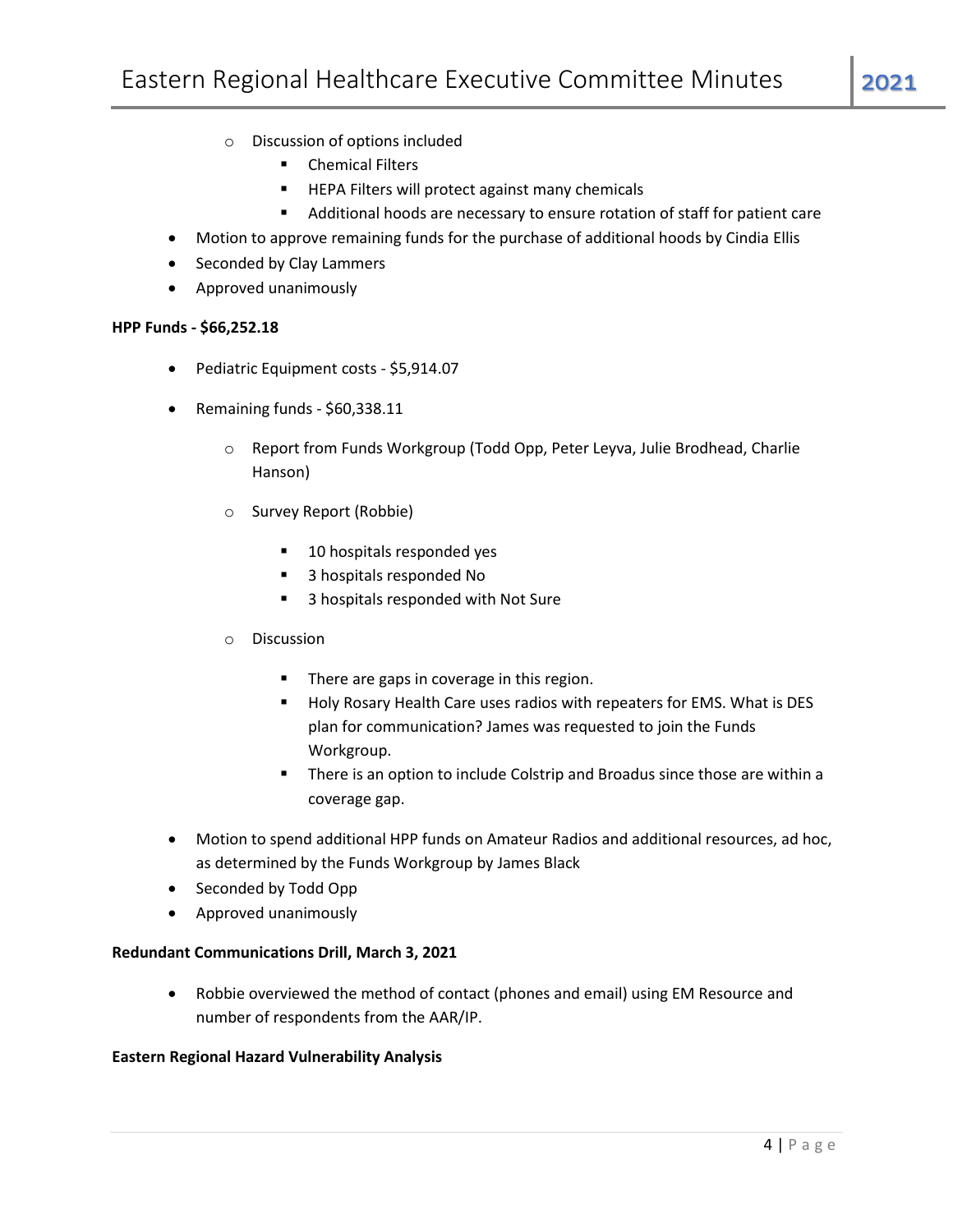- Collectively all Regions accomplished a review during a recent strategy meeting in Great Falls with Robbie, Kitty, Kyrsten, Casey, Cindee, and Don present using eICS
- Top 25 presented
- There is room for improvement in using better records of past events and the THIRA
- The results are a regional perspective overall

### New Business

#### **Eastern Region CAT and Workplan**

- Collectively all Regions accomplished a review during a recent strategy meeting in Great Falls with Robbie, Kitty, Kyrsten, Casey, Cindee, and Don present using the CAT
- Results describe the activities we should focus on in the coming year as a Workplan

#### **Eastern Region Highly Infectious Disease (HID) Plan Annex Draft V3**

- Collectively all Regions accomplished a review during a recent strategy meeting in Great Falls with Robbie, Kitty, Kyrsten, Casey, Cindee, and Don present using the making final adjustments to all region plan annexes
- Draft is due for upload into the CAT now, Final is due June 1, 2021

#### **Tentative 6-month Calendar**

• Robbie overviewed the July to December calendar of significant events

#### **Coalition Marketing Brochure**

• Robbie overviewed the draft updated All-Coalition marketing brochure to be used at conferences and conventions

#### **Clinical Advisor**

- Cindee reviewed the Clinical Advisor duties.
- Is there support to provide a stipend for this role?
- Motion to approve funding a stipend for the clinical advisor roll by Julie Brodhead
- Seconded by Bridget Norby
- Approved unanimously
- We need to find someone new

#### **Regional Coalition Coordinators listing**

- **Casey Driscoll - Southern Coalition**
	- [Casey.Driscoll@mtha.org](mailto:Casey.Driscoll@mtha.org)
	- 406-457-8045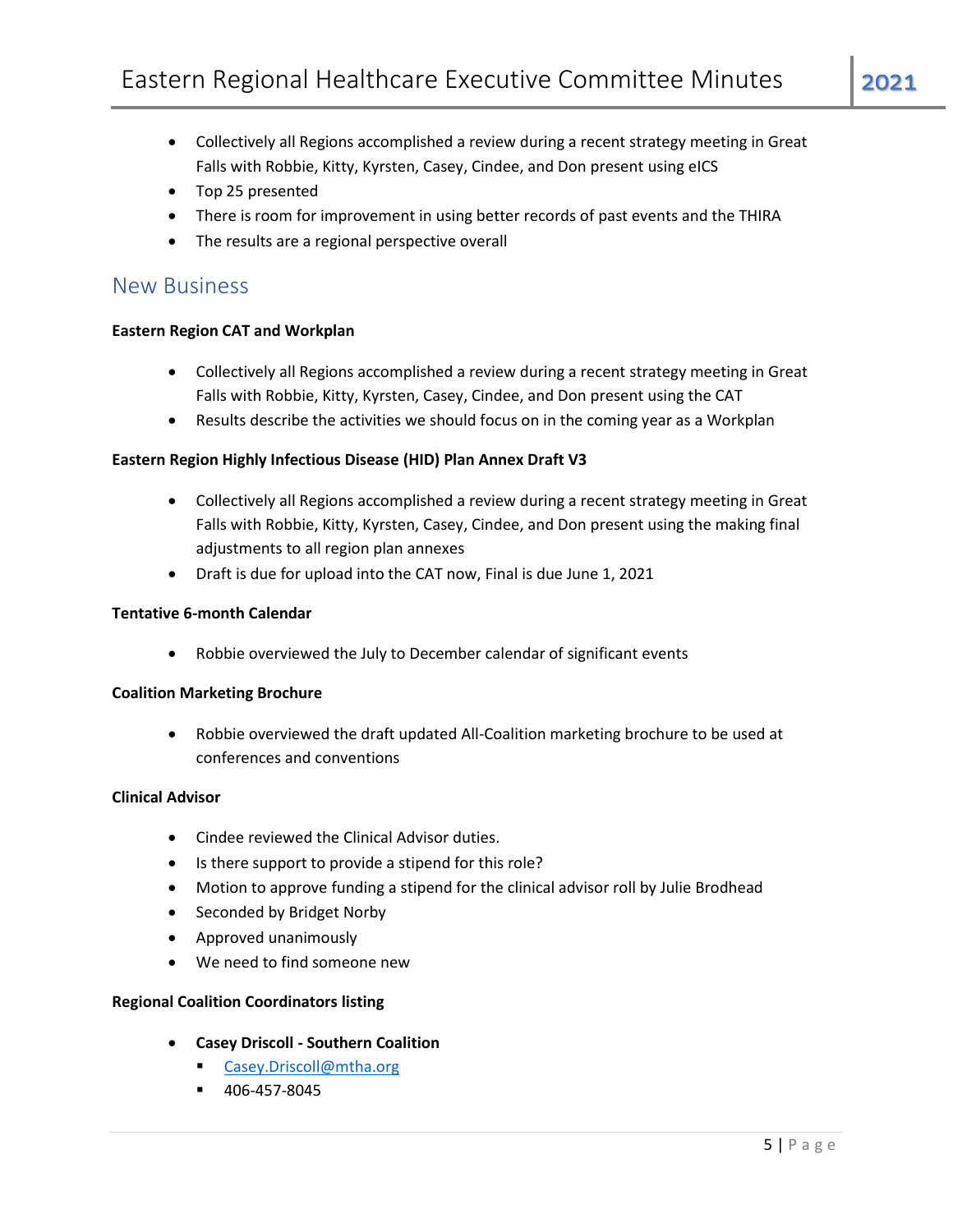- **Kitty Songer - Central Coalition**
	- [Kitty.Songer@mtha.org](mailto:Kitty.Songer@mtha.org)
	- 406-457-8025
- **Kyrsten Brinkley - Western Coalition**
	- [Kyrsten.Brinkley@mtha.org](mailto:Kyrsten.Brinkley@mtha.org)
	- 406-370-0875
- **Robbie Kavon - Eastern Coalition**
	- [Roberta.Kavon@mtha.org](mailto:Roberta.kavon@mtha.org)
	- 406-489-3182

#### **Staff Update:**

- Casey reviewed the SRHCC activities
- Kitty reviewed the CRHCC activities
- Kyrsten reviewed the WRHCC activities and thanked Robbie for all of her hard work getting settled into this new role. Also, the WRHCC is willing to reimburse any nursing students from any region who travel to support vaccination clinics
- Cindee thanked all of the Coordinators for their hard work and engagement in the expectations of their role.
- Colin introduced himself. He is the new training coordinator for HPP.
- Jake overviewed a new offering for MGT433 Isolation and Quarantine for Rural Communities. See the Newsletter for the dates and enrollment.
- Don reviewed that the upcoming ASPR grant is not out yet. Coordinating with Cindee and Colin in reviewing the current grant year for unmet deliverables. ESF8 Advisory Council is being restarted soon. We continue to review Resource shortage reports to see where we can provide assistance.

# Closing

#### **Roundtable**

- Peter briefed on the status of Prairie Community Hospital expansion project as it nears completion.
- Todd asked if others are still managing the pandemic with ICS. Everyone indicated that they are.
- All others indicated no information to pass on.

#### **Public Comment**

No public comment.